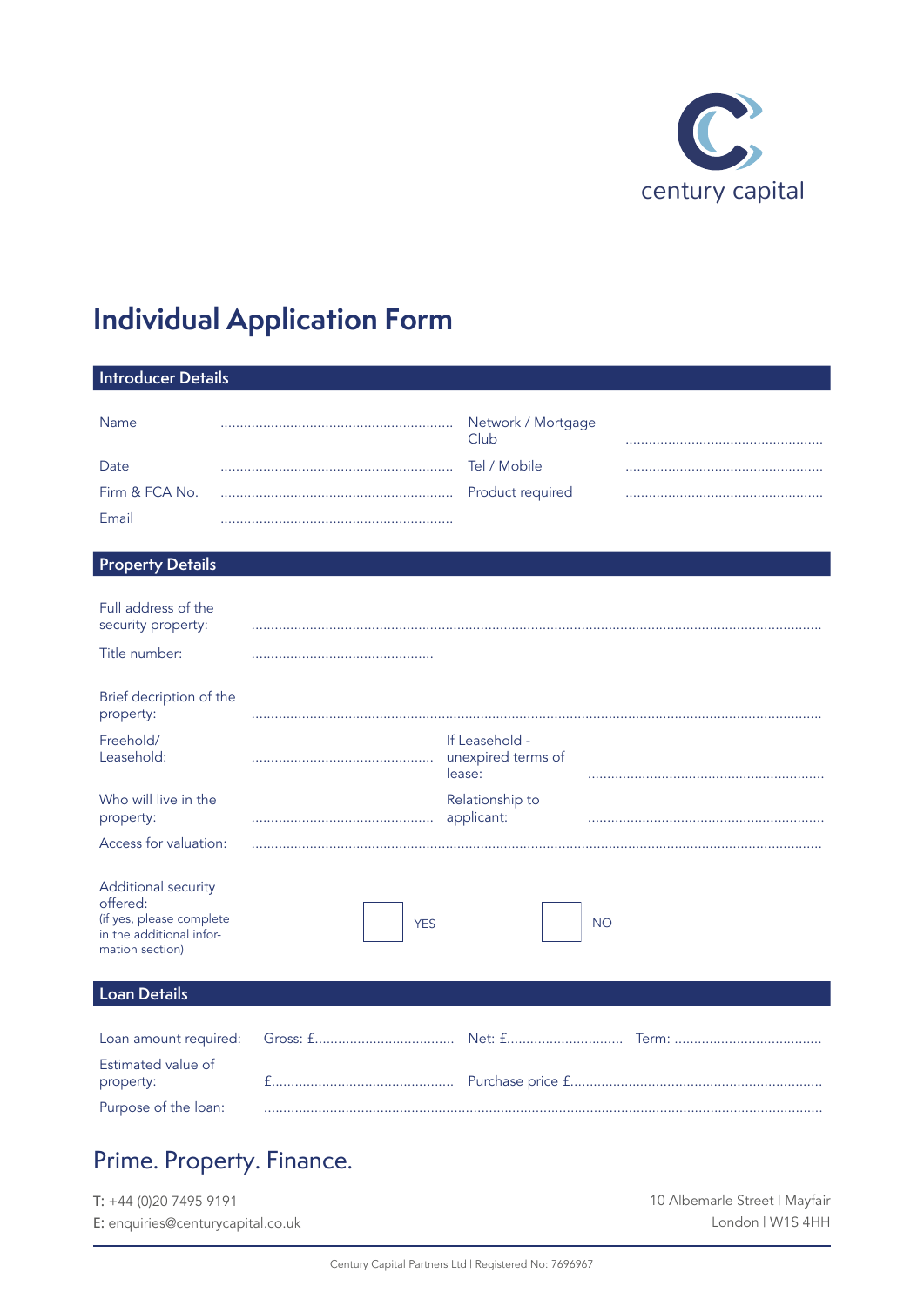Exit Route (Please indicate your primary intention and your alternative intentions)

| <b>Primary Exit Route</b>                                                                                                                                                                                                            |                            |                                                                                                                                                                                                 | <b>Alternative Exit Route</b>                   |                      |  |  |
|--------------------------------------------------------------------------------------------------------------------------------------------------------------------------------------------------------------------------------------|----------------------------|-------------------------------------------------------------------------------------------------------------------------------------------------------------------------------------------------|-------------------------------------------------|----------------------|--|--|
| Refinancing. Please provide details (e.g. rent the prop-<br>erty and obtain a BTL loan, re-bridge, residential/com-<br>mercial mortgage term loan. Copy of any DIP, summary<br>of discussions):                                      |                            | Refinancing. Please provide details (e.g. rent the prop-<br>erty and obtain a BTL loan, re-bridge, residential/com-<br>mercial mortgage term loan. Copy of any DIP, summary<br>of discussions): |                                                 |                      |  |  |
| Repayment from other means. Please provide details<br>(e.g. description of other assets to be sold, source of<br>cash due):                                                                                                          |                            | Repayment from other means. Please provide details<br>(e.g. description of other assets to be sold, source of<br>cash due):                                                                     |                                                 |                      |  |  |
| Sale of secured property. Please provide details (e.g.<br>Sale of secured property. Please provide details (e.g.<br>date to be put on the market, agents contact details):<br>date to be put on the market, agents contact details): |                            |                                                                                                                                                                                                 |                                                 |                      |  |  |
|                                                                                                                                                                                                                                      |                            |                                                                                                                                                                                                 |                                                 |                      |  |  |
| Payment options:                                                                                                                                                                                                                     | Deducted for the full term |                                                                                                                                                                                                 | Serviced monthly<br>serviced                    | Part deducted / Part |  |  |
| Security offered:<br>First Charge                                                                                                                                                                                                    | Second Charge              |                                                                                                                                                                                                 | Equitable charge                                |                      |  |  |
| First Charge Lender:                                                                                                                                                                                                                 |                            |                                                                                                                                                                                                 |                                                 |                      |  |  |
| <b>Applicants Details</b>                                                                                                                                                                                                            |                            |                                                                                                                                                                                                 |                                                 |                      |  |  |
|                                                                                                                                                                                                                                      |                            |                                                                                                                                                                                                 |                                                 |                      |  |  |
| Full Name (Including title)                                                                                                                                                                                                          |                            |                                                                                                                                                                                                 | Full Name (Including title)                     |                      |  |  |
| D.O.B                                                                                                                                                                                                                                |                            | D.O.B                                                                                                                                                                                           |                                                 |                      |  |  |
| Nationality                                                                                                                                                                                                                          |                            | Nationality                                                                                                                                                                                     |                                                 |                      |  |  |
| Do you have permanent rights<br>to reside?<br>(If applicable)                                                                                                                                                                        |                            | to reside?                                                                                                                                                                                      | Do you have permanent rights<br>(If applicable) |                      |  |  |
| Relationship to other applicant                                                                                                                                                                                                      |                            |                                                                                                                                                                                                 |                                                 |                      |  |  |
| Current residential address                                                                                                                                                                                                          |                            |                                                                                                                                                                                                 | Current residential address                     |                      |  |  |

| Current residential address             |            |  | Current residential address             |            |  |  |
|-----------------------------------------|------------|--|-----------------------------------------|------------|--|--|
|                                         |            |  |                                         |            |  |  |
| Time at current address                 |            |  | Time at current address                 |            |  |  |
| Previous address<br>(If less than 3Yrs) |            |  | Previous address<br>(If less than 3Yrs) |            |  |  |
|                                         |            |  |                                         |            |  |  |
| <b>Contact Details:</b>                 |            |  | <b>Contact Details:</b>                 |            |  |  |
|                                         | Home/work: |  |                                         | Home/work: |  |  |
|                                         | Mobile:    |  |                                         | Mobile:    |  |  |
|                                         | Email:     |  |                                         | Email:     |  |  |

# Prime. Property. Finance.

T: +44 (0)20 7495 9191 E: enquiries@centurycapital.co.uk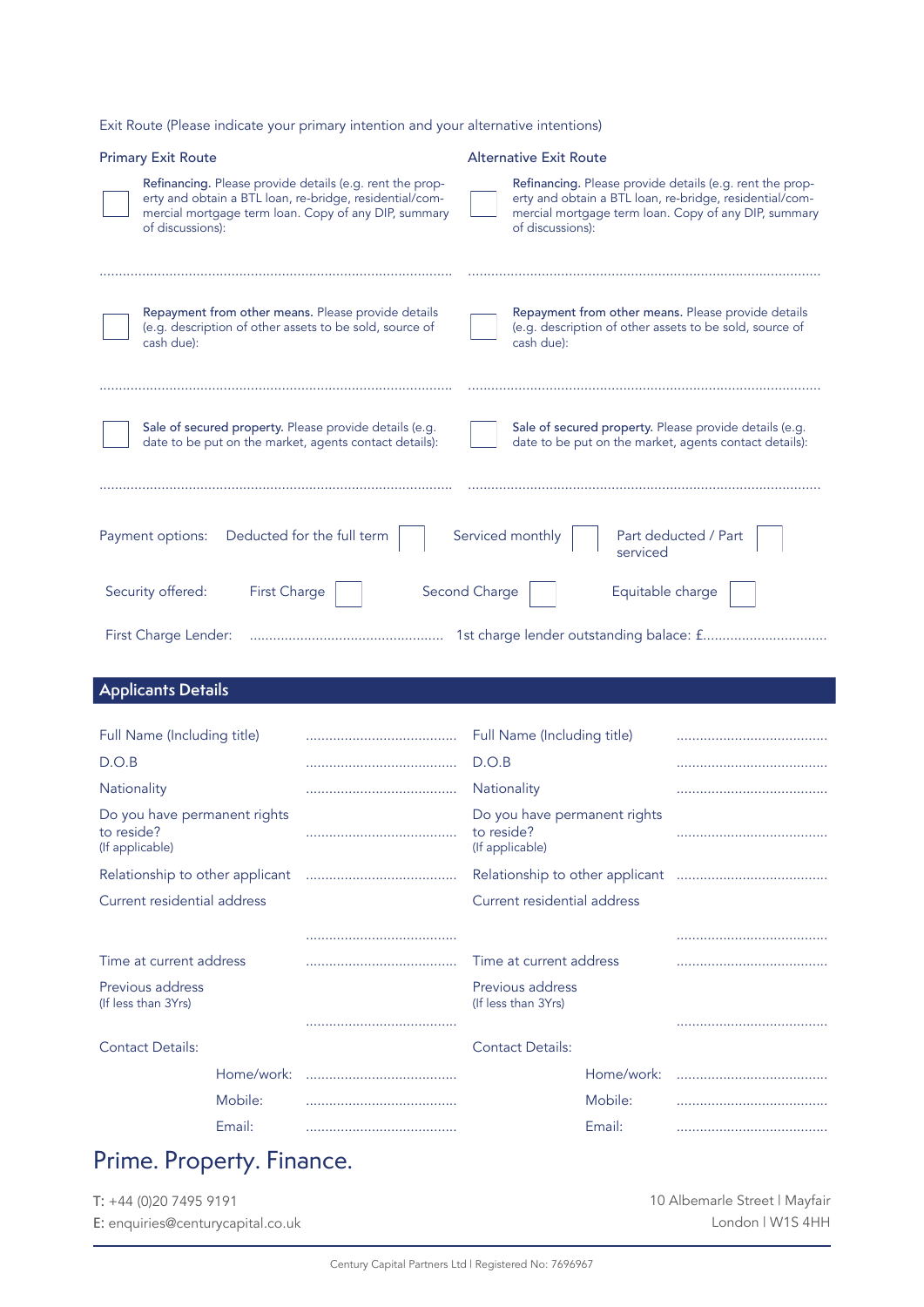| Tenant/Owner                                    |            | Tenant/Owner                                    |          |
|-------------------------------------------------|------------|-------------------------------------------------|----------|
| Value of residence                              |            | Value of residence                              |          |
| Lender & Outstanding charge                     |            | Lender & Outstanding charge                     |          |
| Any adverse credit:<br>(If yes, details please) | $YES$ $NO$ | Any adverse credit:<br>(If yes, details please) | YES   NO |

## **Employment Details**

|                                                       | <b>Applicant 1</b> |                     | <b>Applicant 2</b>                                    |                               |  |  |
|-------------------------------------------------------|--------------------|---------------------|-------------------------------------------------------|-------------------------------|--|--|
| Employed                                              | Self-employed      | Not employed        | Employed                                              | Self-employed<br>Not employed |  |  |
|                                                       |                    |                     |                                                       |                               |  |  |
| Name of<br>employer/business                          |                    |                     | Name of<br>employer/ business                         |                               |  |  |
| National Insurance<br>no.                             |                    |                     | National Insurance<br>no.                             |                               |  |  |
| Employer/business<br>full address                     |                    |                     | Employer/business<br>full address                     |                               |  |  |
|                                                       |                    |                     |                                                       |                               |  |  |
| Telephone no.                                         |                    |                     | Telephone no.                                         |                               |  |  |
| Website address                                       |                    |                     | Website address                                       |                               |  |  |
| Nature of business                                    |                    |                     | Nature of business                                    |                               |  |  |
| Position held:                                        |                    |                     | Position held:                                        |                               |  |  |
| How long with your<br>current employer/<br>trading?   |                    |                     | How long with your<br>current employer/<br>trading?   |                               |  |  |
| If Employed -<br>Annual Income                        |                    |                     | If Employed -<br>Annual Income                        |                               |  |  |
| If self employed last<br>3 years net profit<br>figure |                    |                     | If self employed last<br>3 years net profit<br>figure | Net profit: f Year:           |  |  |
|                                                       |                    | Net profit: f Year: |                                                       |                               |  |  |
|                                                       |                    |                     |                                                       | Net profit: f Year:           |  |  |
|                                                       |                    | Net profit: f Year: |                                                       | Net profit: f Year:           |  |  |
| If self employed:                                     |                    |                     | If self employed:                                     |                               |  |  |
| <b>Accountants Name</b>                               |                    |                     | <b>Accountants Name</b>                               |                               |  |  |
| Accountants address                                   |                    |                     | Accountants address                                   |                               |  |  |
|                                                       |                    |                     |                                                       |                               |  |  |
| Accountants<br>qualifications                         |                    |                     | Accountants<br>qualifications                         |                               |  |  |

# Prime. Property. Finance.

T: +44 (0)20 7495 9191 E: enquiries@centurycapital.co.uk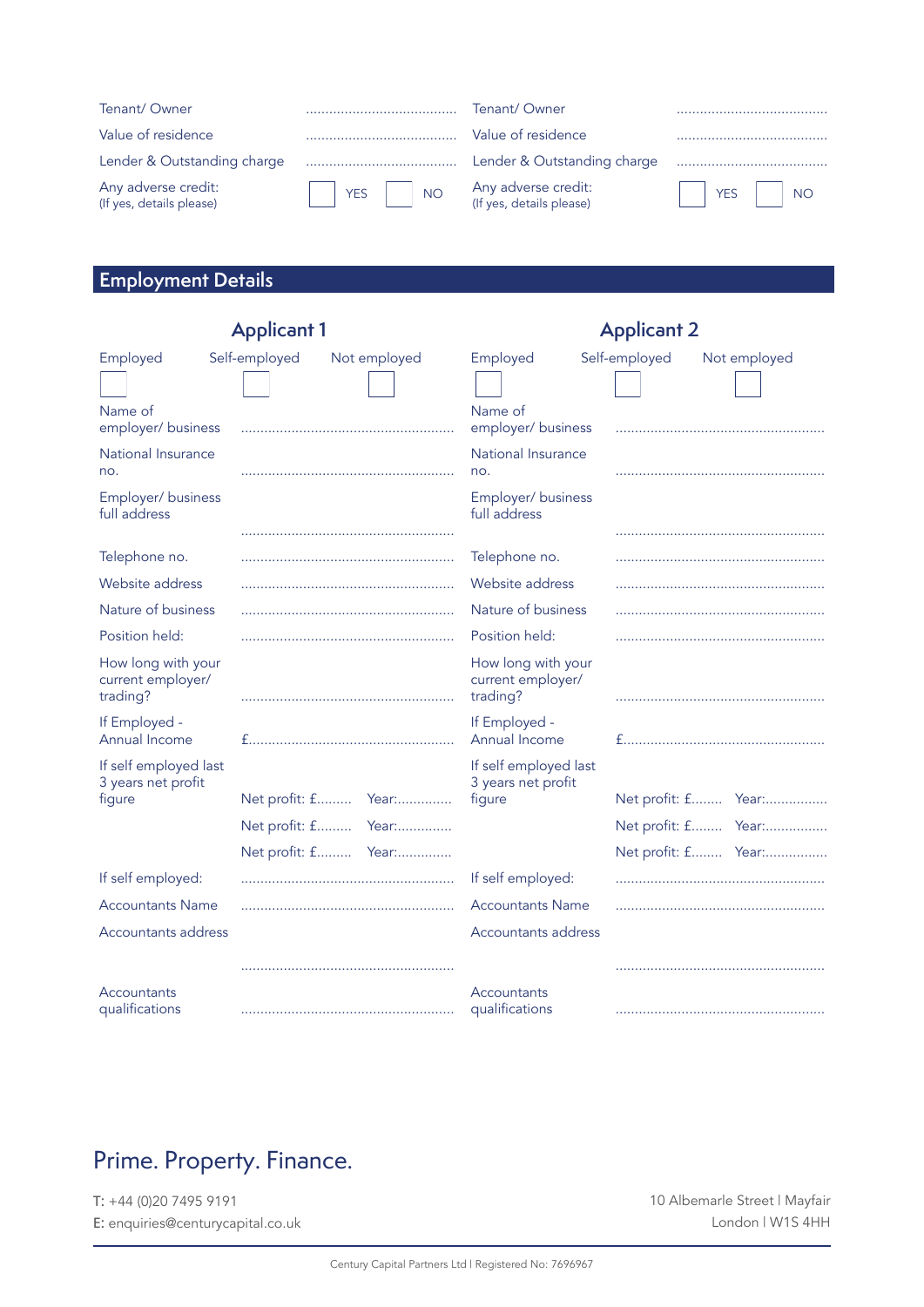#### **Solicitors Details**

| Name of firm                         |            | Registered number |  |
|--------------------------------------|------------|-------------------|--|
| Address of firm                      |            |                   |  |
| Acting solicitor<br>(Min 3 partners) | Tel number | Email address     |  |
|                                      |            |                   |  |
|                                      | Fax number | DX number         |  |

#### **Bank Accounts Details**

| Name of bank             |           |  |
|--------------------------|-----------|--|
| Address of bank          |           |  |
| Account number           | Sort code |  |
| Account name             |           |  |
| Length of time with bank |           |  |

### **Liabilities - Unsecured Loans/ Hire Purchase**

| Lender | <br>  | <b>Balance</b> | . | Lender | . <b>.</b> . | <b>Balance</b> | ---        |
|--------|-------|----------------|---|--------|--------------|----------------|------------|
| Lender | <br>. | <b>Balance</b> | . | ender. | .            | <b>Balance</b> | ---------- |

### **Liabilities - Overdraft/ Credit Card/ Store Card Balances**

| Lender                                                                                                                                                                                                                         |  |  |  |  |  | Balance £  |  |
|--------------------------------------------------------------------------------------------------------------------------------------------------------------------------------------------------------------------------------|--|--|--|--|--|------------|--|
| Lender                                                                                                                                                                                                                         |  |  |  |  |  | Balance £. |  |
| The contract of the contract of the contract of the contract of the contract of the contract of the contract of the contract of the contract of the contract of the contract of the contract of the contract of the contract o |  |  |  |  |  |            |  |

Please continue on seperate sheet if necessary

#### **Credit History**

|  |  |  | Have you ever been refused a mortgage on the property to be mortgaged or, any other property? |  |  |
|--|--|--|-----------------------------------------------------------------------------------------------|--|--|

|          | Applicant 1 $\Box$ YES $\Box$ NO                                                                                   | Applicant 2 $\Box$ YES $\Box$ NO                               |
|----------|--------------------------------------------------------------------------------------------------------------------|----------------------------------------------------------------|
| company? | Have you ever had judgement for debt recorded against you or, if self employed/ controlling director, against your |                                                                |
|          | Applicant 1 $\sqrt{ }$ YES $\sqrt{ }$ NO                                                                           | Applicant 2 YES NO                                             |
|          | Have you ever been bankrupt or compounded with your creditors?                                                     |                                                                |
|          | Applicant 1 $\Box$ YES $\Box$ NO                                                                                   | Applicant 2 $\boxed{\phantom{1}}$ YES $\boxed{\phantom{1}}$ NO |

### Prime. Property. Finance.

T: +44 (0)20 7495 9191 E: enquiries@centurycapital.co.uk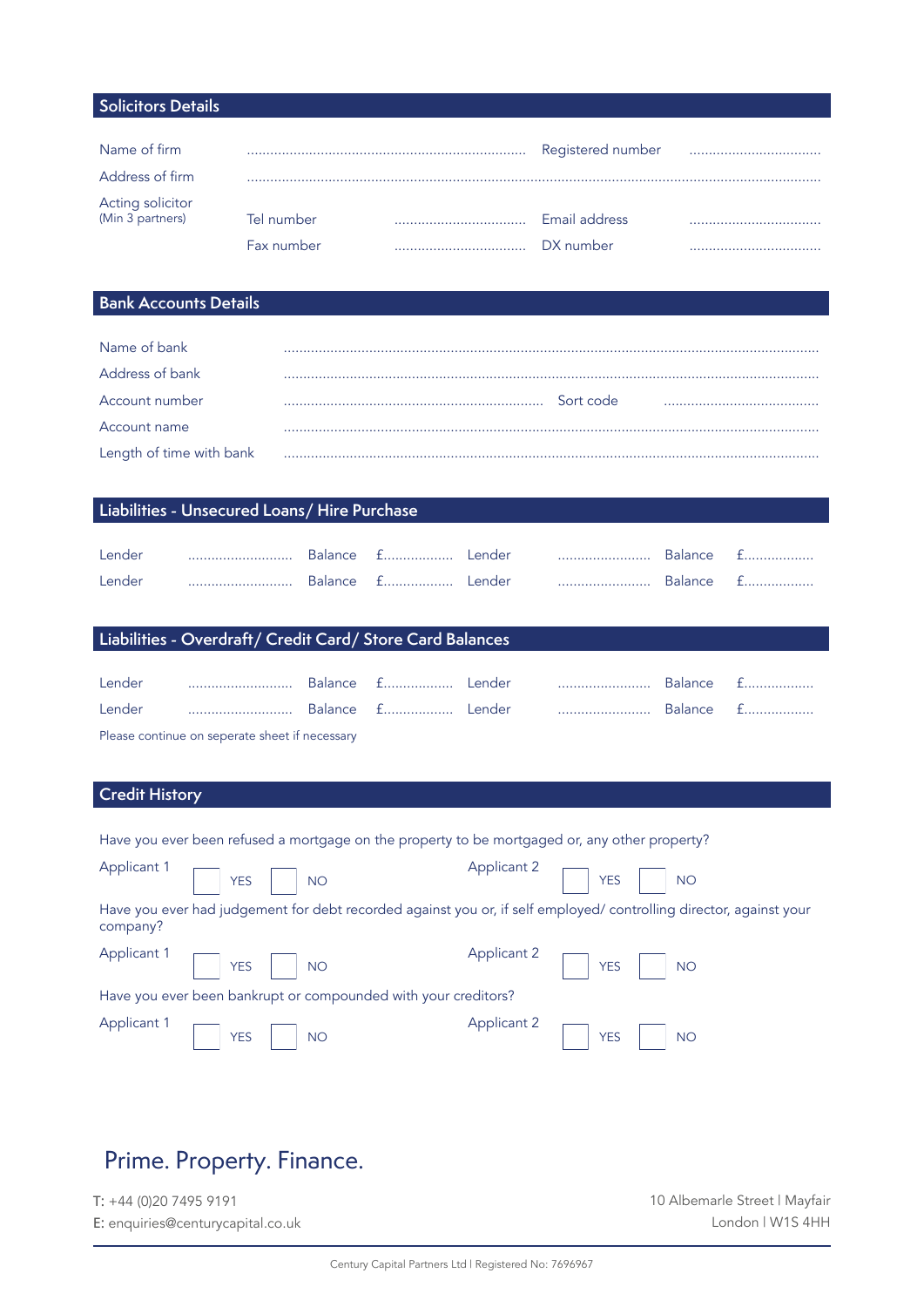| Have you ever failed to keep up your payments under any present or previous mortgage, rental or loan agreement? |                                                                                                                                                                         |  |  |  |
|-----------------------------------------------------------------------------------------------------------------|-------------------------------------------------------------------------------------------------------------------------------------------------------------------------|--|--|--|
| Applicant $1 \mid \frac{1}{1}$ YES $\mid \cdot \mid$ NO                                                         | Applicant 2   YES   NO                                                                                                                                                  |  |  |  |
| Have you ever made a claim to the DSS in the last 12 months?                                                    |                                                                                                                                                                         |  |  |  |
| Applicant $1 \mid \frac{1}{1}$ YES $\mid \frac{1}{1}$ NO                                                        | Applicant 2     YES     NO                                                                                                                                              |  |  |  |
| Have you ever been convicted or charged with any offense other than a minor driving offense?                    |                                                                                                                                                                         |  |  |  |
| Applicant 1   YES   NO                                                                                          | $\Delta$ Applicant 2 $\left  \begin{array}{ccc} \vert & \vert & \vert \end{array} \right $ YES $\left  \begin{array}{ccc} \vert & \vert & \vert \end{array} \right $ NO |  |  |  |

#### Applicant's General Declarations

I/We declare, undertake and understand that the information given in this application, including any additional information supplied with it;

- is true and complete to the best of my/our knowledge and belief; and
- may be relied upon by Century Capital Partners Limited (hereinafter referred to as Century Capital) in its decision to lend; and
- contains all material facts and information that might influence Century Capital's decision to lend.

I/We undertake to notify Century Capital immediately of any change in my/our circumstances which affects or may affect the information given prior to any loan being made.

I/we understand that:

- Century Capital may decline to make a loan if any information in this application is materially inaccurate or changes before the loan is made, or if it reveals that my/our circumstances do not meet Century Capital's lending policies; and
- if Century Capital does transfer my/our Mortgage all our own rights and obligations under my/our Mortgage will stay exactly the same but I/we will be bound to any person or organisation to whom it is transferred. That person or organisation will have all Century Capital's rights and powers.

Where the interest has not been deducted from the advance, I/We will make all payments by direct debit/standing order.

If there is more than one of us, we agree and understand that Century Capital will send all communications to both of us where we share the same address, or to each of us if we have different addresses.

I/We acknowledge and agree that: -

- Century Capital and any person who has the right at any future date to exercise all or any of its rights under my/our mortgage (including any transferee or assignee) may raise finance on my/our mortgage and may sell or transfer any or all of its rights and obligations under it, including the loan, and any security for it, to anyone at any time;
- if Century Capital or any other person does sell or transfer any or all of its rights and obligations under my/our mortgage, they may supply any information contained in this application and any supporting documentation or any other information relating to the Property, the mortgage and the history and conduct of my/our account to any interested or potentially interested person, who may rely upon the truth and accuracy of the information contained in this application

### Prime. Property. Finance.

T: +44 (0)20 7495 9191 E: enquiries@centurycapital.co.uk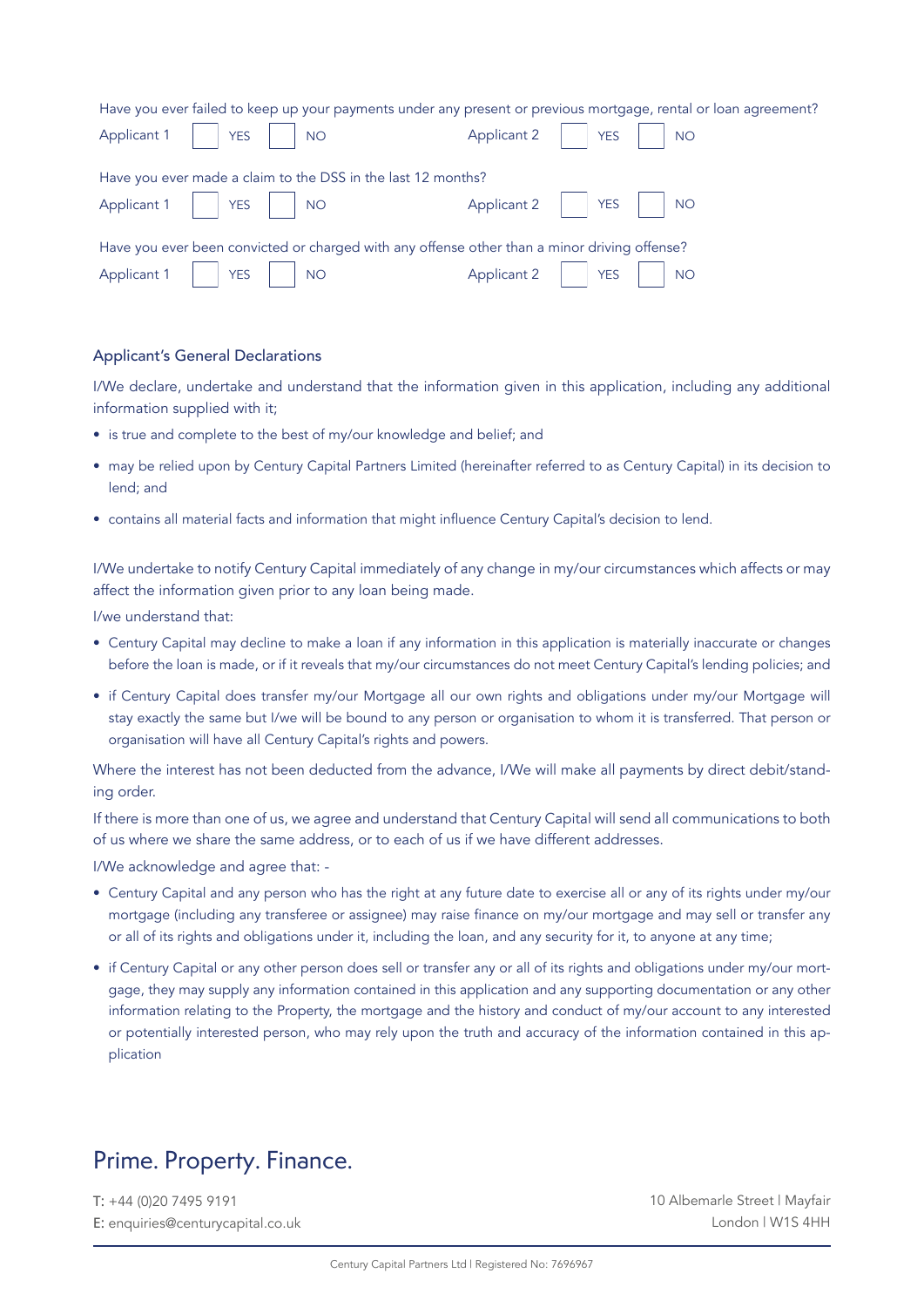### Applicant 1 Applicant 2

#### Use of Personal Data and Data Protection

The information you have provided is subject to General Data Protection Regulation (GDPR). By signing this document you consent to Century Capital or any company associated with us for the processing, both by manual and electronic means, of your personal data for the purposes of processing your application.

In order to provide services to you we may be required to pass your personal information to parties located outside of the European Economic Area (EEA) in countries that do not have Data Protection Laws equivalent to those in the UK. Where this is the case we will take reasonable steps to ensure the privacy of your information.

I/We accept that information given in this application and all other information about me/us given at any time by any person (including me/us) to Century Capital or otherwise held may be held and retained (subject to any regulatory requirements) after my/our account is closed and may be: -

- shared within Century Capital and used to manage my account, make lending decisions, or for business analysis or market research purposes;
- disclosed to any third party who is, or is interested in, buying any or all of the rights and obligations under my/our mortgage, or providing funding in connection with it, or who is appointed to administer or manage my/our mortgage; and that such third party may disclose information regarding the performance of my/our mortgage to Century Capital during the term of my/our mortgage;
- disclosed to insurers of the Property whenever necessary for the purposes of obtaining buildings insurance or making a claim;
- disclosed to credit reference agencies, tracing agencies and to other third parties including other lenders. Where I/we borrow as a result of this application I/we agree that the lender or owner of the loan may give details of my/our account and how I/we manage it to credit reference agencies and other third parties including other lenders. In addition if I/we do not repay in full and on time Century Capital (or the owner of the loan) may tell credit reference agencies who will record the outstanding debt;
- disclosed to financial and other organisations involved in fraud prevention, to prevent or detect fraud and protect themselves and their customers or to assist in verifying my/our identity. If I/we give false or inaccurate information and they suspect fraud, they will record this. Century Capital and other companies may use this information, if decisions are made about me/us or others at my/our address(es) on credit or credit related services or motor, household, credit, life or any other insurance facilities;
- if it is intended to take possession of the Property, I/we will be told that this information may be disclosed to credit reference agencies and that my/our name(s) may be passed to other lenders by being placed on the Council of Mortgage Lenders Possessions Register or other registers;
- if false or inaccurate information is provided and fraud is identified, details will be passed to fraud prevention agencies. Law enforcement agencies may access and use this information. We and other organisations may also access and use this information to prevent fraud and money laundering, for example, when: checking details on applications for credit and credit related or other facilities; managing credit and credit related accounts or facilities; recovering debt; checking details on proposals and claims for all types of insurance; checking details of job applicants and employees.

### Prime. Property. Finance.

T: +44 (0)20 7495 9191 E: enquiries@centurycapital.co.uk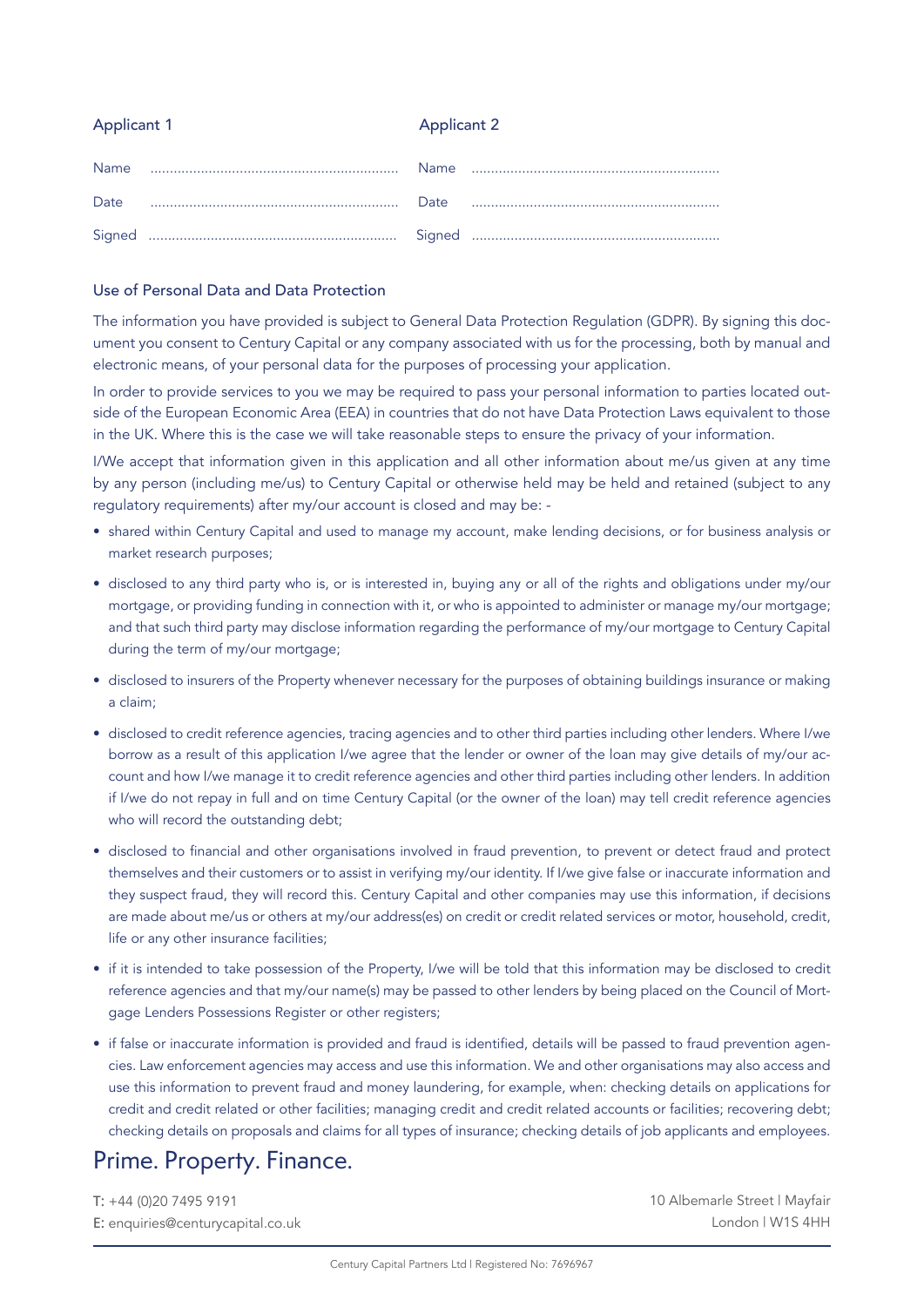We and other organizations may access and use from other countries the information recorded by fraud prevention agencies.

• disclosed to any other persons to the extent it is necessary for the purposes of processing this application and/or providing this mortgage.

I/We understand that Century Capital will make searches about me/us at credit reference agencies as well as from the Electoral Register and will be supplied with information accordingly. The agencies will record details of the search whether or not this application goes ahead. Credit and other information which is provided to Century Capital and/or the credit reference agencies, about me/us and those with whom I/we are linked financially may be used by Century Capital and other companies if credit decisions are made about me/us, or other members of my/our household. This information may also be used for debt tracing and the prevention of money laundering as well as the management of my/our account.

I/We understand that if my/our application is made in joint names and Century Capital searches the files of a credit reference agency an "association" will be created with the other person(s) named within this application. Century Capital or other lenders may take this financial association, created between the other applicant(s) and myself, into account in future applications for credit or financial services. The association will remain between us until one of us successfully applies for "disassociation" with the credit reference agencies.

If I am a sole applicant, information held about me by credit reference agencies may be linked to records relating to one or more of my partners and, for the purposes of this application, I may be financially linked as my application may be assessed with reference to any "associated" records.

I/We agree that Century Capital may make enquiries of any person including current and previous lenders, employers, landlords, accountants, bankers, the Land Registry, the Inland Revenue, and the Council of Mortgage Lenders Possessions Register in the processing of this application and the administration of my/our account.

I/We understand that any telephone calls to do with my/our application or mortgage may be recorded and monitored for security, quality and/or training purposes.

You may be assured that we and any company associated with us will treat all personal data and sensitive personal data as confidential and will not process it for anything other than a legitimate purpose. Steps will be taken to ensure that the information is accurate, kept up to date and not kept for longer than is necessary. Measures will also be taken to safeguard against unauthorised or unlawful processing and accidental loss or destruction or damage to the data.

If at any time you wish us, or any company associated with us to cease processing your personal data or sensitive personal data, please contact The Data Protection Officer on 020 7495 9191 or in writing at Century Capital, 10 Albemarle Street, Mayfair, London, W1S 4HH.

You have the right to obtain a copy of the details and personal information that Century Capital hold on you. If you wish to obtain a copy of the personal information we hold about you, please contact us on 020 7495 9191 or in writing at Century Capital, 10 Albemarle Street, Mayfair, London, W1S 4HH.

You have the legal right of access to my/our personal records held by credit and fraud agencies and to receive details of those fraud prevention agencies from whom Century Capital obtains and with whom Century Capital records information about me/us. Century Capital will supply their names and addresses upon written request

#### Specific Authority to obtain References and Disclose Information

### Prime. Property. Finance.

T: +44 (0)20 7495 9191 E: enquiries@centurycapital.co.uk